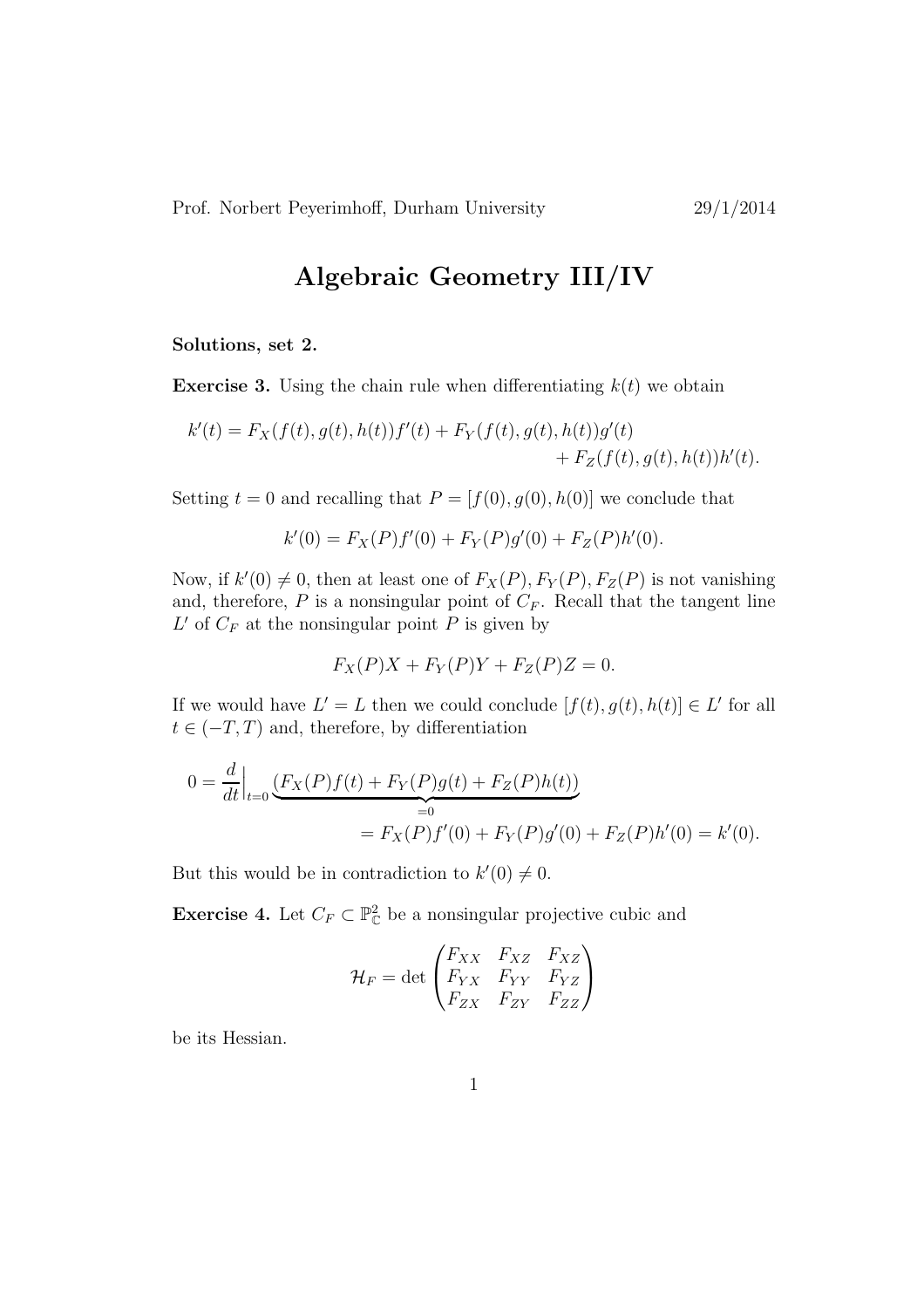(a) First of all,  $C_F$  and  $C_{\mathcal{H}_F}$  do not share a common factor for, otherwise, we would have  $C_F \subset C_{\mathcal{H}_F}$ , because  $C_F$  is nonsingular and, therefore, irreducible. But then every point of  $C_F$  is a flex. A theorem in last term's lecture states that this implies that deg  $C_F = 1$ , which is a contradiction. Recall that deg  $\mathcal{H}_G = 3(d-2)$  where d is the degree of G. Since deg  $F = 3$ , we have deg  $\mathcal{H}_G = 3$ , and we can now apply Bezout's Theorem and conclude that  $C_F \cap C_{\mathcal{H}_F}$  is finite and

$$
\sum_{P \in C_F \cap C_{\mathcal{H}_F}} \text{ind}_P(F, \mathcal{H}_F) = 3 \cdot 3 = 9.
$$

(b) Using the comments in the exercise, we can assume that  $P = [0, 1, 0]$ and

$$
F(X,Y,Z) = Y^2Z - X^3 + (1+\lambda)X^2Z - \lambda XZ^2
$$

for some  $\lambda \in \mathbb{C} - \{0, 1\}$ . Then we have

$$
F_X = -3X^2 + 2(1+\lambda)XZ - \lambda Z^2,
$$
  
\n
$$
F_Y = 2YZ,
$$
  
\n
$$
F_Z = Y^2 + (1+\lambda)X^2 - 2\lambda XZ,
$$

and the tangent line  $L$  is given by the equation

$$
F_X(0,1,0)X + F_Y(0,1,0)Y + F_Z(0,1,0)Z = 0.
$$

The statement follows now from  $F_X(0, 1, 0) = 0, F_Y(0, 1, 0) = 1$  and  $F_Z(0, 1, 0) = 1.$ 

(c) We have

 $F_{XX} = -6X + 2(1 + \lambda)Z$ ,  $F_{XY} = 0$ ,  $F_{XZ} = 2(1 + \lambda)X - 2\lambda Z$ 

and

$$
F_{YX} = 0, \quad, F_{YY} = 2Z, \quad F_{YZ} = 2Y,
$$

and

$$
F_{ZX} = 2(1+\lambda)X - 2\lambda Z, \quad F_{ZY} = 2Y, \quad F_{ZZ} = -2\lambda X,
$$

and therefore

$$
k(t) = \mathcal{H}_F(t, 1, 0) = \det \begin{pmatrix} -6t & 0 & 2(1 + \lambda)t \\ 0 & 0 & 2 \\ 2(1 + \lambda)t & 2 & -2\lambda t \end{pmatrix} = 24t.
$$